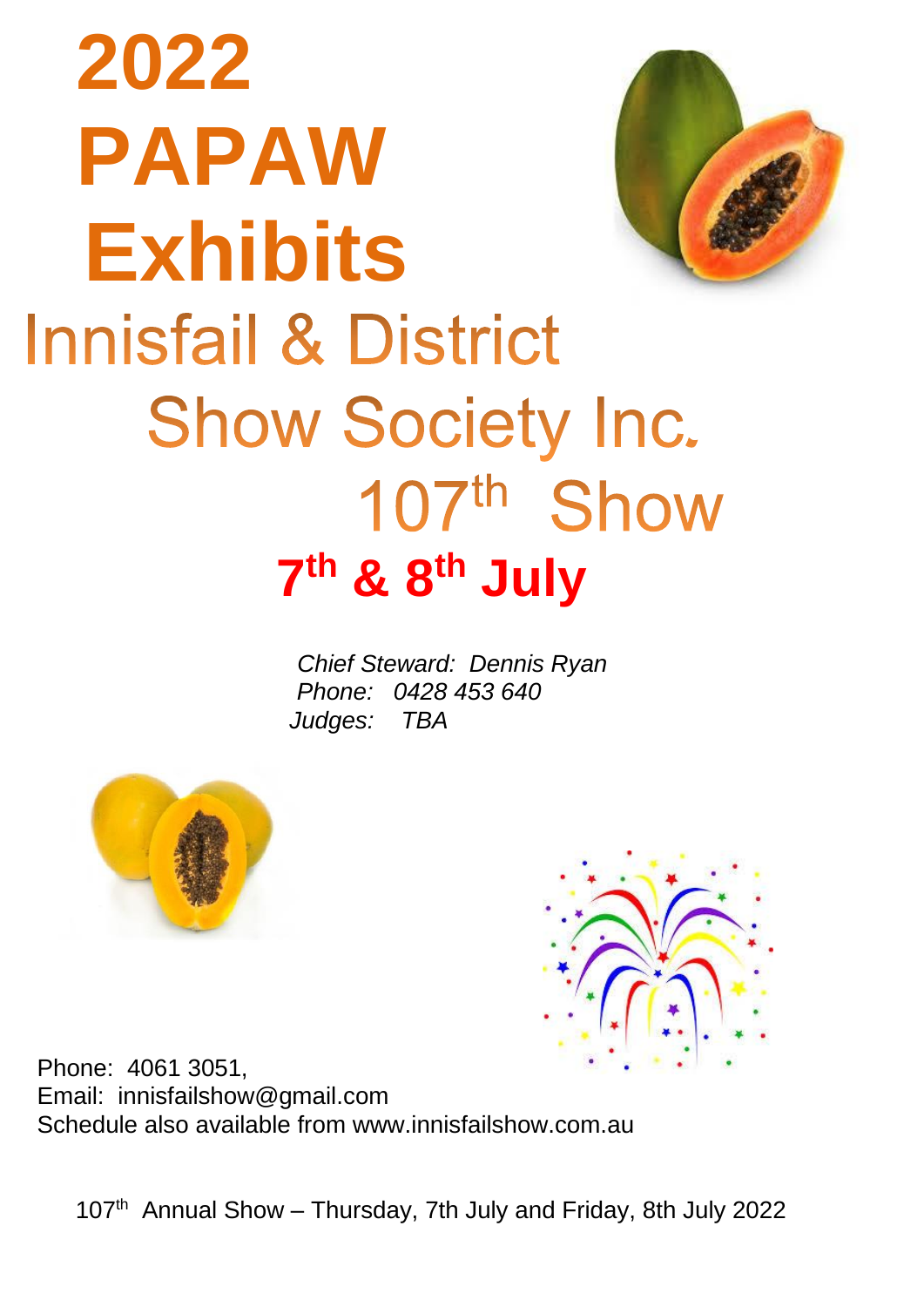# **OFFICE BEARERS**

## **Patron:** Bob Allison.

#### **Life Members**

W. Hoskins, R. Allison, K. Scott, B. Bandiera, C. Kinbacher, B. Gillan, L. Zahra, D. Walker, P. Dineen, T. Mauloni, Mrs. C. Broom, B. Dobson, D. Clark, D. Stevenson, S. Loudon, B. Lowe, Dave Collinson, N. Stoter Mrs Janette Dobson, A. Dobson, L. Picini, S. Raumer, K. Harding, J. Harding, P. Roberts.

#### **2022 Management Committee:**

| <b>President:</b><br><b>Senior Vice President:</b> | Louis Zahra<br>Les Picini                                                                                     |
|----------------------------------------------------|---------------------------------------------------------------------------------------------------------------|
| <b>Vice Presidents:</b>                            | <b>Bruce Dobson</b><br>Darryl Laffin<br>Greg Vuleta<br>Mrs Janette Dobson (Historian)<br><b>Peter Roberts</b> |
|                                                    | Barry Kanowski                                                                                                |
| Treasurer:                                         | Mrs Rhonda Mayocchi                                                                                           |
| Secretary:                                         | Mrs C Broom                                                                                                   |
|                                                    |                                                                                                               |

#### **2022 Committee**

Mrs Vera Alberich, Graheme Celedoni, Allan Croatto, Robbie Croatto, Dan Elsden, Roger Goebel, John Griffith, Ron Hawkes, Jim Horton, Gryfford Jones, Richard Jones, Barry Kanowski, Liam Kenny, Cameron Kruckow, Michael Kruckow, Ray Petrie, Dennis Ryan, Tom Ryan, David Schramm, Peter Schramm, Trevor Simpson, Andrew Waugh, Ken Weldon, Robert Zahra

**Show Manager Mrs Maddalena DeBrincat**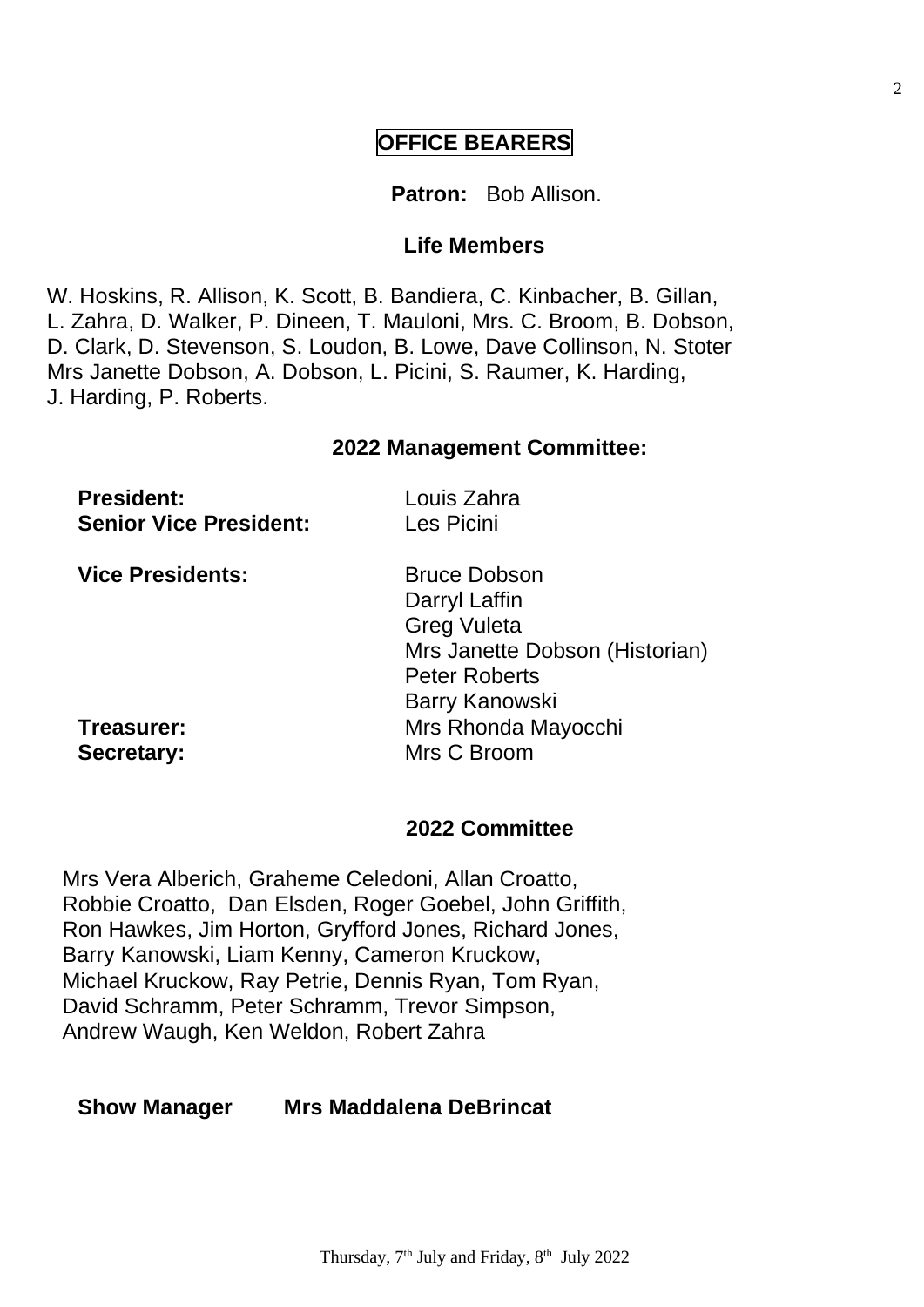# **GENERAL CONDITIONS FOR SECTION 5B (Papaws)**

**ENTRY FEE**: Free Entry in All Sections

# **ENTRIES CLOSE AND EXHIBITS DUE**:

- Entries accepted from **5.00pm to 7.00pm Wednesday, 6 th July 2022**
- **NO LATE ENTRIES ACCEPTED**

 **JUDGING:** Judging of Papaw Exhibits to commence at **8.00am, Thursday, 7 th July 2022**

**PRIZE MONEY:** Prize money will be posted by cheque within two (2) weeks of the show

*(Prize money quoted does not include GST and assumes entry is a hobby. Any entrant whose entry is part of their business will need to quote their business name and ABN. If GST is applicable, we will gross up the prize so entrant is not disadvantaged. Failure to quote an ABN (for business) will result in the deduction of PAYG withholding tax of 48.5%).*

# **CONDITIONS OF ENTRY FOR PAPAW EXHIBITS:**

All Exhibits must have been grown by Exhibitor.

All fruit entered in this section becomes the property of the Innisfail and District Show Society following judging.

Proceeds of sale at the completion of the show will assist with further improvements of facilities.

- **Standard Market Presentation excluding Fruit Stickers.**
- **Fruit Colour judged on Innisfail Grower Packing Poster**
- **Stage 5 (full colour) LOCAL MARKET**
- **Stage 3 (1/2 Colour) SOUTHERN MARKET**
- **All cartons will be weighed for Classes 4 and 8**
- **Judges decision is final**

# **GUIDELINES FOR PAPAW EXHIBITS:**

Papaw/ Papaya displayed will be free of pest and disease damage. **Classes limited to one entry per farm per class Entries for Class 1 & 2 and Entries for Class 5 & 6 as per judging criteria. Entries for Classes 3 and 7 will be from Class 1 & 2 and Class 5 & 6. Class 4 and 8 as per judging criteria.**

Cartons used for display in Class 1 & 2 will be Medium (30 Litre) registered **Styrofoam** papaw cartons.

Cartons used for display in Class 5 & 6 will be (220) 2 piece 8 per layer **Fibre Containers**

**Cartons and fruit will be free of any Identification/Stickers. Stickers may be applied by the Steward after Judging if requested**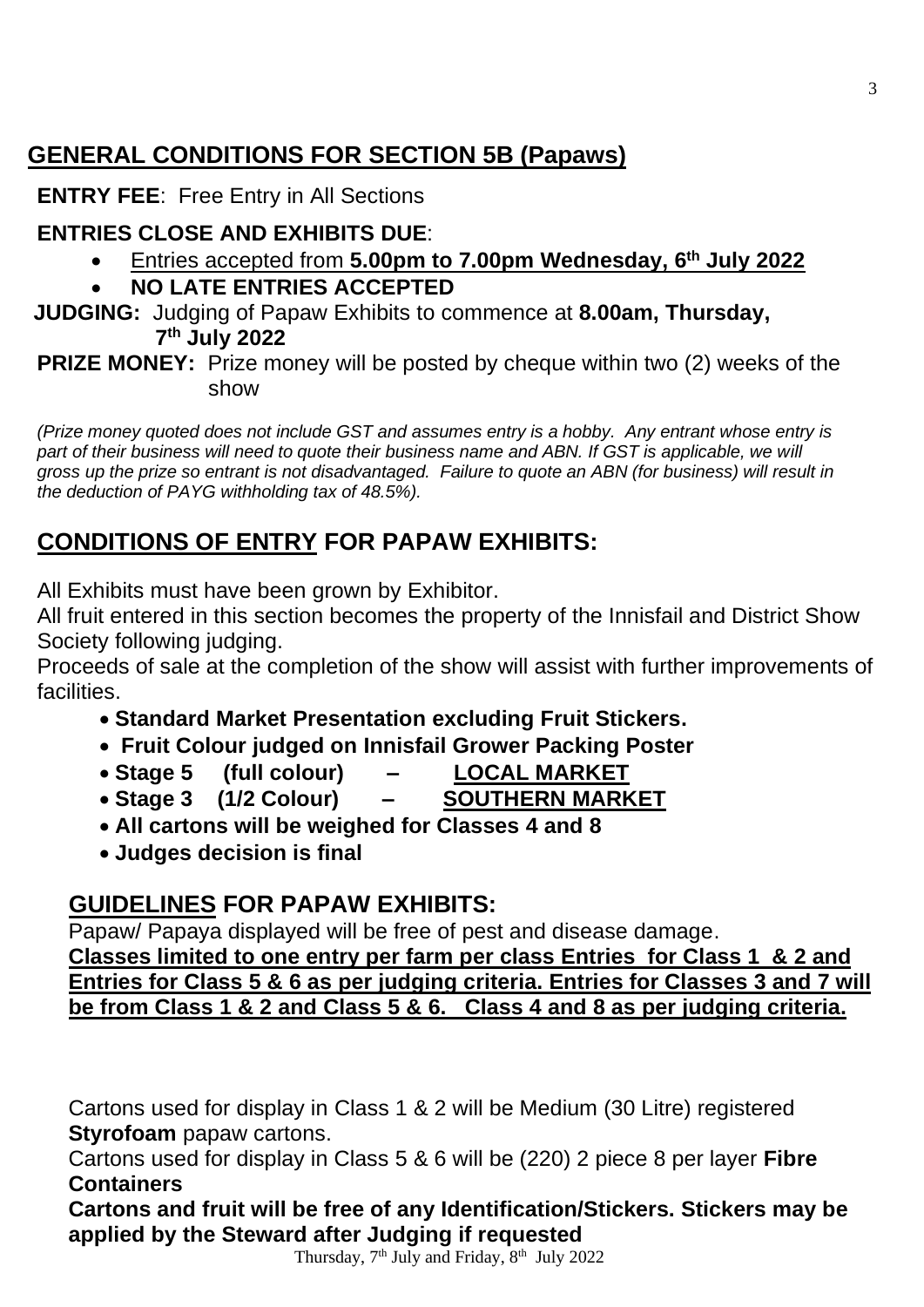| In the Carton categories points<br>will be awarded for: | Points will be deducted for:             |
|---------------------------------------------------------|------------------------------------------|
| Even colour on fruit                                    | Blemishes on fruit                       |
| Even colour between fruit                               | Dirty or damaged containers<br>$\bullet$ |
| Even size within a carton                               | Unevenly shaped fruit                    |
| Even shape fruit within a carton                        | Over packed or loose fruit               |
| Neatness of packing and padding                         |                                          |

# **JUDGING CRITERIA FOR PAPAW EXHIBITS:**

➢ *Class 1*: Best Medium Styro (30 Litre Carton)

**LOCAL MARKET** Bonus points are awarded for **as per Stage 5 Colour on the Innisfail Papaw Quality Chart and a count of 8 – 14**

➢ *Class 2:* Best Medium Styro (30 Litre Carton)

**SOUTHERN MARKET** Bonus points are awarded for **as per Stage 3 Colour on the Innisfail Papaw Quality Chart and a count of 8 – 14**

- ➢ **Class 3:** Heaviest Carton from Class 1 & 2 Yellow Flesh Papaw
- ➢ **Class 4:** Highest Sugar Single Papaw Yellow Variety
- ➢ *Class 5*: Best Medium 220 Fibre Container
- ➢ **LOCAL MARKET** Bonus points are awarded for **as per Stage 5 Colour on the Innisfail Papaw Quality Chart and a count of 8 – 14**
- ➢ *Class 6:* Best Medium 220 Fibre Container
- ➢ **SOUTHERN MARKET** Bonus points are awarded for **as per Stage 3 Colour on the Innisfail Papaw Quality Chart and a count of 8 – 14**
- ➢ *Class 7:* Heaviest Fibre Container from Class 5 & 6 Red Bisexual Papaya
- ➢ **Class 8:** Highest Sugar Single Papaya Red Bisexual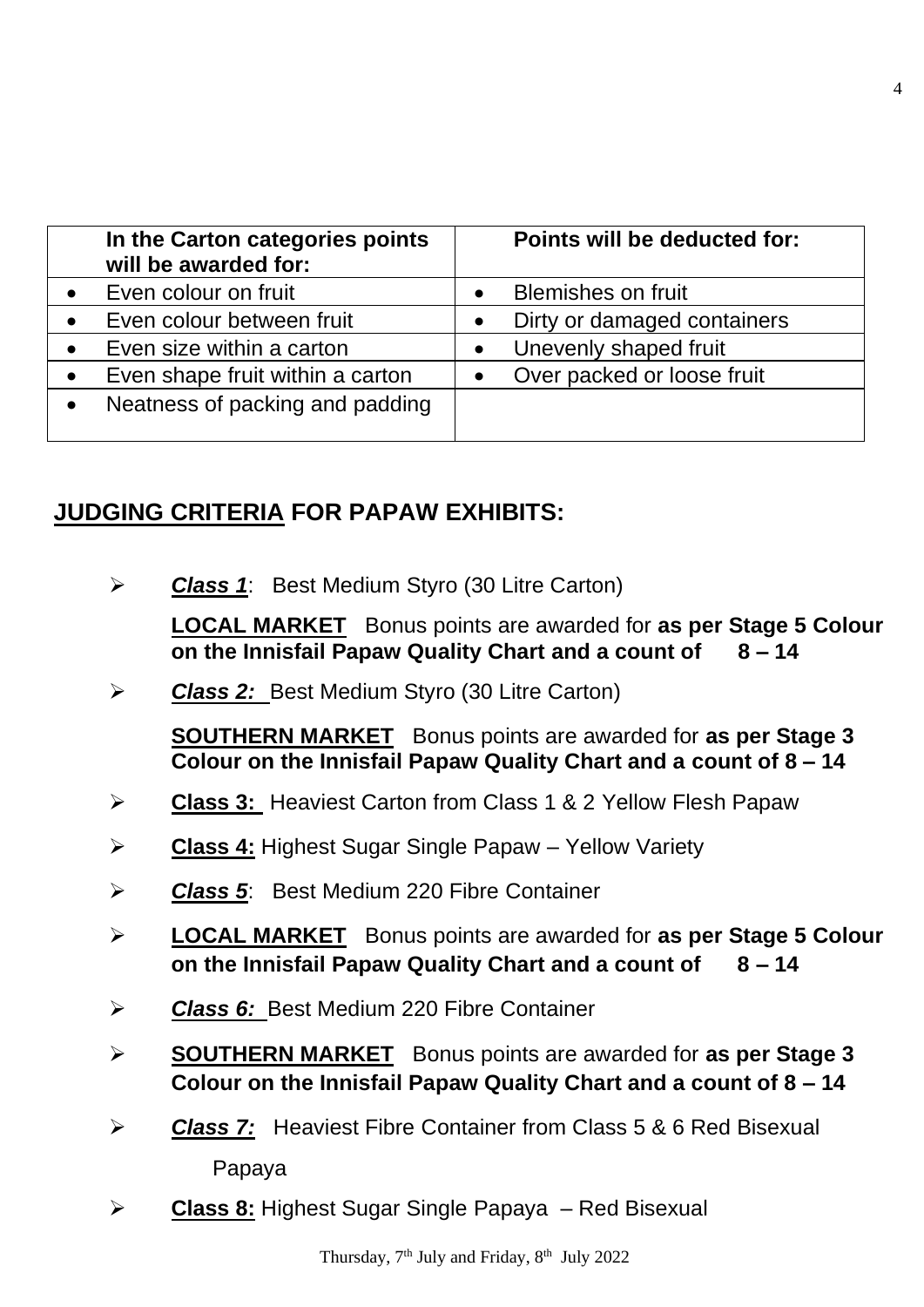

**PALMERSTON DRIVE - HIGHWAY** 

# **Class 1 BEST MEDIUM (30 LITRE) CARTON – LOCAL MARKET –YELLOW FLESH PAPAW**

- **1 ST** \$50 donated by *RMC Farming Enterp* / \$125 donated by *Innisfail*  **Papaw & Papaya Growers Assoc.** / 100 Cartons donated by **Norfoam / Bag of Sox donated by** *F Lowe & Sons*
- **2 ND** \$100 donated by *Lamana Group* / 80 Cartons donated by *Norfoam*

# **Class 2 BEST MEDIUM (30 LITRE) CARTON – SOUTHERN MARKET –YELLOW FLESH PAPAW**

- **1 ST** \$125 donated by *RMC Farming Enterp* / \$50 donated by *Innisfail Papaw & Papaya Growers Assoc.* 80 Cartons donated by *Norfoam* /
- **2 nd** \$150 donated by **Papaya Aust Ltd** / 75 Cartons donated by *Norfoam*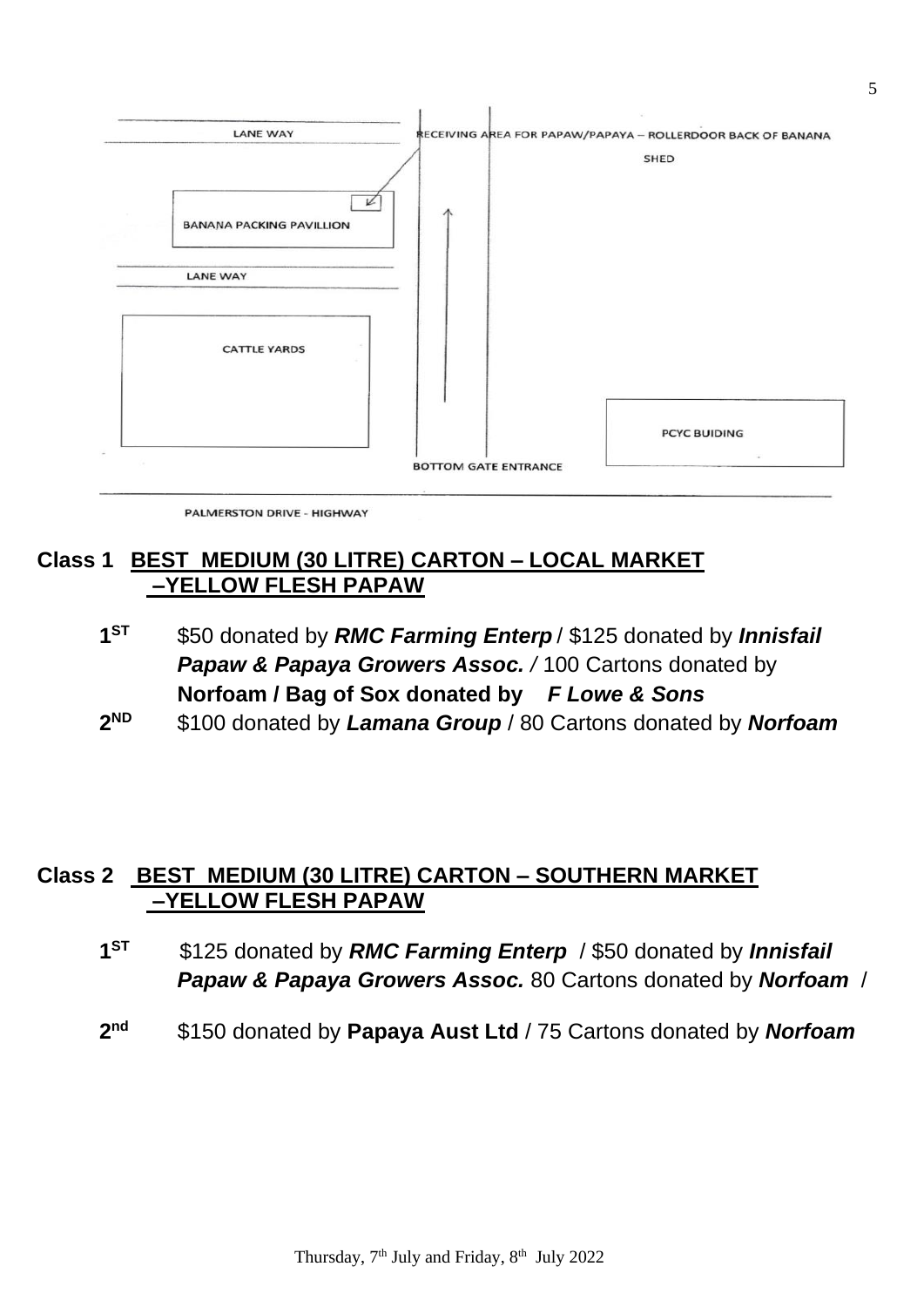#### **Class 3 HEAVIEST (30L CARTON) – YELLOW FROM CLASS 1 & 2**

- **1 ST** \$175 donated by **Papaya Aust Ltd /**/ \$50 Voucher donated by *GF Rural/ \$50 Voucher North Coast Machinery*
- **2**ND **ND** 65 Cartons donated by *Norfoam*

#### **Class 4****HIGHEST SUGAR SINGLE PAPAW – YELLOW VARIETY**

- **1 ST** \$50 donated by *Kane Pumping* / Hand Cleaner donated by *NQAS*
- $2<sub>n</sub>$ d \$75 donated by **Papaya Aust Ltd**

#### **Class 5***.* **BEST MEDIUM (220) FIBRE CARTON – LOCAL MARKET RED BISEXUAL PAPAYA**

- **1 ST** \$100 donated by **Shane Knuth MP** / \$50 donated by *Innisfail Papaw & Papaya Growers Assoc.* 100 Cartons donated by *Visy,*
- **2** Husg Sprayer 8lt donated by **The Water Shed** / 1 Ton Dolomite donated by *Miriwinni Lime*

# **Class 6****BEST MEDIUM (220) FIBRE CARTON – SOUTHERN MARKET RED BISEXUAL PAPAYA**

- **1 ST** \$150 donated by *Lamana Group* / \$50 donated by *Innisfail Papaw & Papaya Growers Assoc.* 20 Lt Seapro Seaweed donated by *NESA, Nu Edge Solutions, \$25 donated by RMC Farming Enterprises*
- **2**ND **ND** \$50 donated by *Kane Pumping* / 75 Fibre Containers donated by *Opal*, Bag of Sox donated by *Bunzl*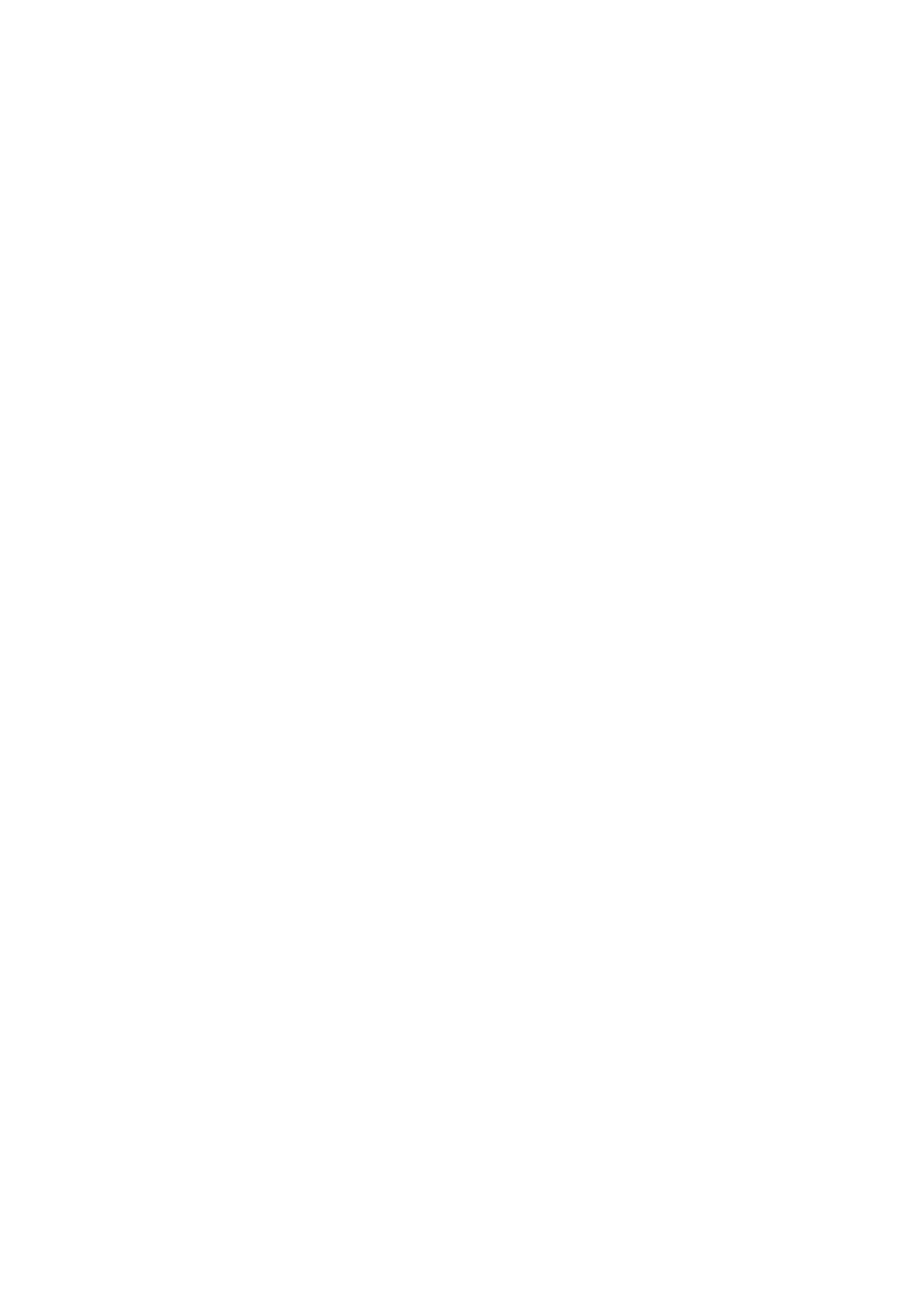|                                                                      | <b>PAPAW/PAPAYA</b> |       | INNISFAIL & DISTRICT SHOW SOCIETY INC.<br>ENTRY                                                                                                                                                                                    | FORM      |
|----------------------------------------------------------------------|---------------------|-------|------------------------------------------------------------------------------------------------------------------------------------------------------------------------------------------------------------------------------------|-----------|
|                                                                      |                     |       | ENTRIES CLOSE IN THIS SECTION AS FOLLOWS IN ASSENIA THIS SECTION ASSENTED UNITATIVE.                                                                                                                                               |           |
| م                                                                    |                     |       | I acknowledge awareness of, and agree to be bound by, the rules and terms of the schedule and that property in<br>the exhibit/entry shall pass to Innisfail & District Show Society Incorporated upon the signing hereof :-<br>the | Secretary |
|                                                                      |                     |       |                                                                                                                                                                                                                                    |           |
| Thursday, 7 <sup>th</sup> July and Friday, 8 <sup>th</sup> July 2022 | <b>SECTION</b>      | CLASS | DESCRIPTION OF EXHIBIT                                                                                                                                                                                                             |           |
|                                                                      |                     |       |                                                                                                                                                                                                                                    |           |
|                                                                      |                     |       |                                                                                                                                                                                                                                    |           |
|                                                                      |                     |       |                                                                                                                                                                                                                                    |           |
|                                                                      |                     |       |                                                                                                                                                                                                                                    |           |
|                                                                      |                     |       |                                                                                                                                                                                                                                    |           |
|                                                                      |                     |       |                                                                                                                                                                                                                                    |           |
|                                                                      |                     |       |                                                                                                                                                                                                                                    |           |
|                                                                      |                     |       |                                                                                                                                                                                                                                    |           |
|                                                                      |                     |       |                                                                                                                                                                                                                                    |           |
|                                                                      |                     |       |                                                                                                                                                                                                                                    |           |

8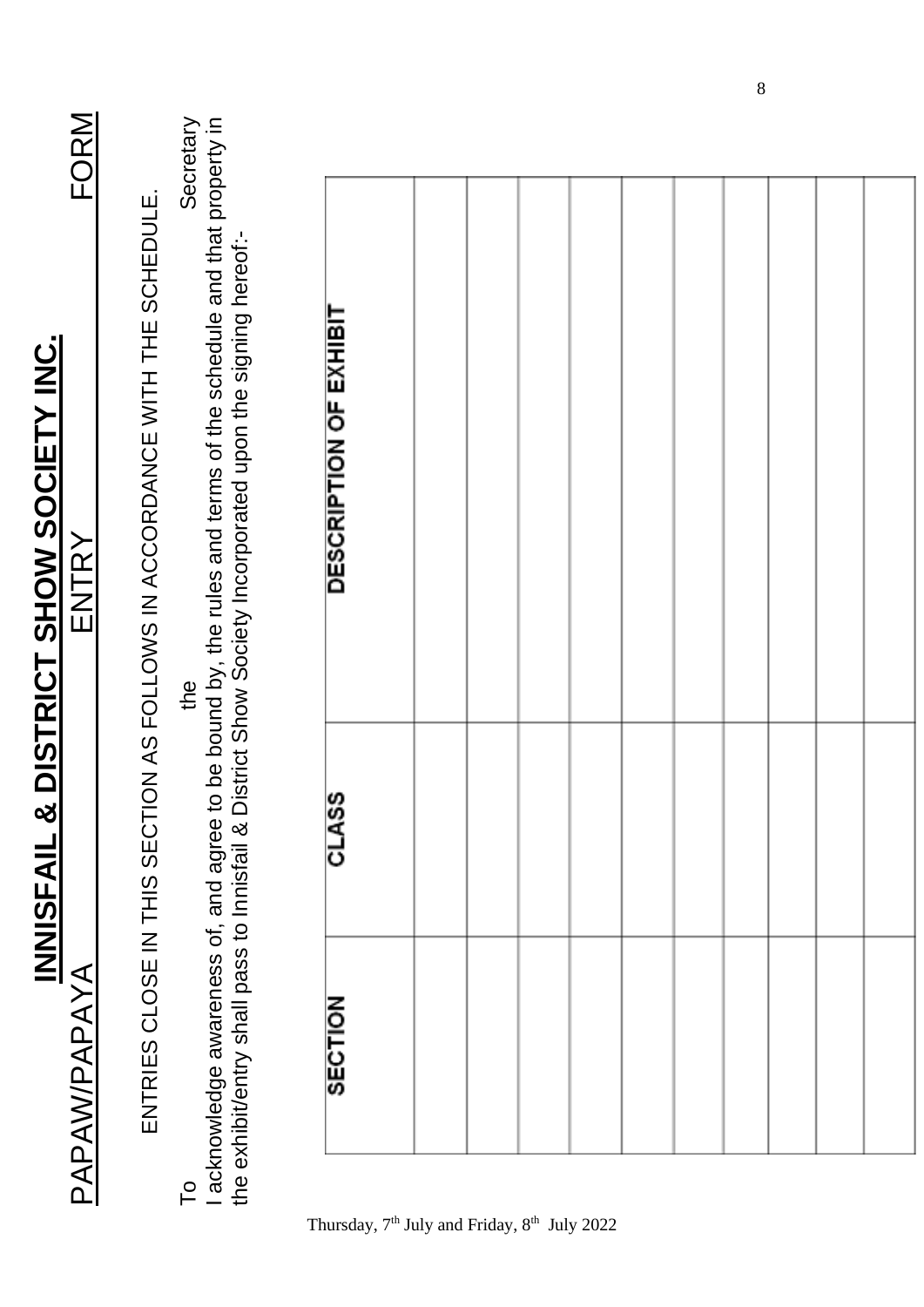| IS YOUR PARTICIPATION IN THIS EVENT IN THE NATURE OF A HOBBY? YES NO (circle which)                                                                                                                                                                                                                                                                                                                                                                                                                                                                                                                                       |
|---------------------------------------------------------------------------------------------------------------------------------------------------------------------------------------------------------------------------------------------------------------------------------------------------------------------------------------------------------------------------------------------------------------------------------------------------------------------------------------------------------------------------------------------------------------------------------------------------------------------------|
| IF YOUR PARTURE NE HHE THE SO US ON SONG TO HOBY,                                                                                                                                                                                                                                                                                                                                                                                                                                                                                                                                                                         |
| $\begin{array}{c} \end{array}$<br>$\begin{array}{c} \rule{0pt}{2.5ex} \rule{0pt}{2.5ex} \rule{0pt}{2.5ex} \rule{0pt}{2.5ex} \rule{0pt}{2.5ex} \rule{0pt}{2.5ex} \rule{0pt}{2.5ex} \rule{0pt}{2.5ex} \rule{0pt}{2.5ex} \rule{0pt}{2.5ex} \rule{0pt}{2.5ex} \rule{0pt}{2.5ex} \rule{0pt}{2.5ex} \rule{0pt}{2.5ex} \rule{0pt}{2.5ex} \rule{0pt}{2.5ex} \rule{0pt}{2.5ex} \rule{0pt}{2.5ex} \rule{0pt}{2.5ex} \rule{0$<br>$\overline{1}$<br>$\overline{1}$<br>$\begin{array}{c} \end{array}$<br>$\overline{\phantom{a}}$<br>$\overline{1}$<br>$\begin{array}{c} \end{array}$<br>$\overline{\phantom{a}}$<br>WHAT IS YOUR ABN? |
| ARE YOU REGISTERED FOR GST? YES NO (circle which)                                                                                                                                                                                                                                                                                                                                                                                                                                                                                                                                                                         |
| SIGNATURE                                                                                                                                                                                                                                                                                                                                                                                                                                                                                                                                                                                                                 |
| <b>BANKING DETAILS FOR PRIZE MONEY:</b>                                                                                                                                                                                                                                                                                                                                                                                                                                                                                                                                                                                   |
| ACCOUNT_NAME………………………………………                                                                                                                                                                                                                                                                                                                                                                                                                                                                                                                                                                                               |
| BSB: ………………………………………………………                                                                                                                                                                                                                                                                                                                                                                                                                                                                                                                                                                                                |

BSB: ………………………………………………….

ACCOUNT NUMBER………………………………..

9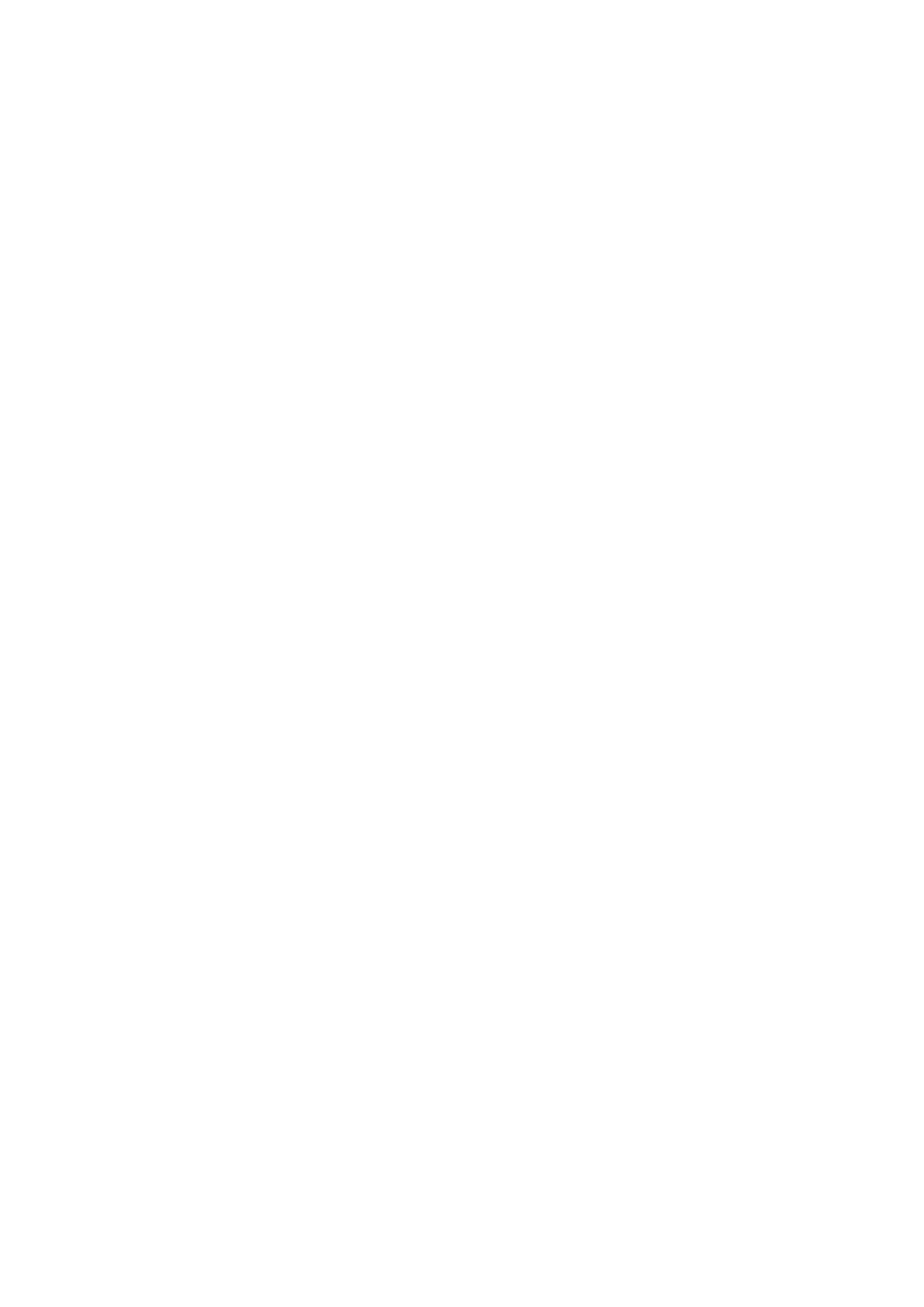# *CLASS 7 – RED BISEXUAL PAPAYA – HEAVIEST FIBRE CARTON*

- **1 ST** 75 Fibre Cartons donated by *Opal* / *\$50 Voucher North Coast Machinery*
- **2 ND** 50 Fibre Containers donated by *Opal* / \$50 donated by Voucher *GF Rural*

# *CLASS 8 - RED BISEXUAL PAPAYA – HIGHEST SUGAR SINGLE PAPAYA*

**1 ST** \$100 donated by **Papaya Aust Ltd** 

**2 nd** \$50 Voucher donated by *Coastal Farm & Motorcycles / \$25* donated by **Shane Knuth MP**



**CHAMPION YELLOW PAPAW CARTON – LOCAL MARKET** \$250 VOUCHER **JE TIPPER**

**CHAMPION YELLOW PAPAW CARTON – SOUTHERN MARKET** \$250 VOUCHER **JE TIPPER**

**CHAMPION RED BISEXUAL PAPAYA – LOCAL MARKET** \$250 VOUCHER **JE TIPPER**

# **CHAMPION RED BISEXUAL PAPAYA – SOUTHERN MARKET** \$250 VOUCHER **JE TIPPER**



#### **DAVID WOOD**

RAILING NO 5 **BLOCK C BRISBANE MARKET** 

**PO Box 27 BRISBANE MARKET** ROCKLEA Q 4106

PHONE: (07) 3379 1041 FAX: (07) 3379 4817 MOBILE: 0418 728 428 A/H FAX: (07) 3300 9916 EMAIL: dwood@ietipper.com.au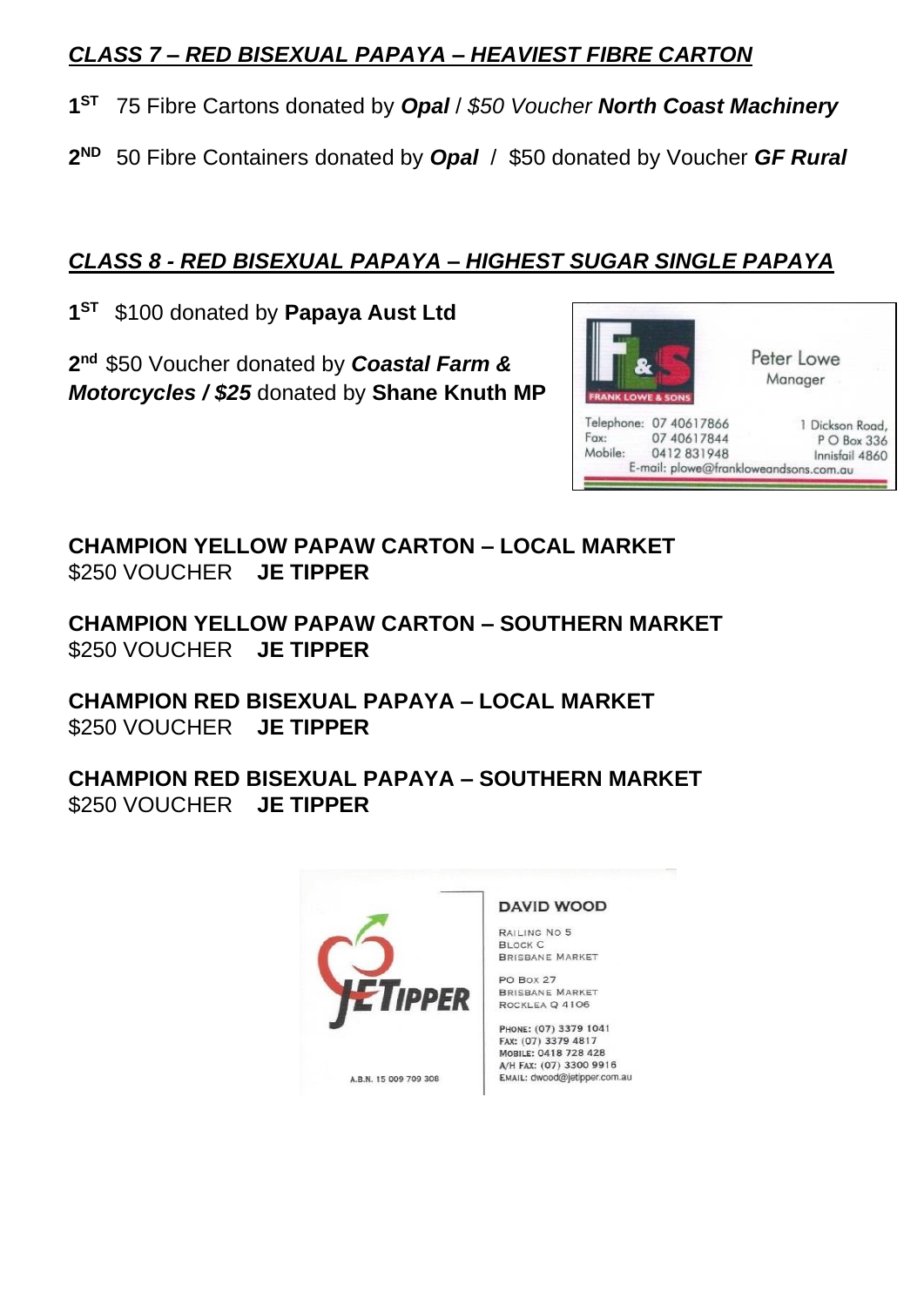

**Papaya Australia Ltd PO Box 309 MAREEBA QLD 4880**









Manufacturers of Polystyrene Seafood and Produce Packaging,<br>Norsiab Waffle Pods and Polystyrene Sheeting,<br>Manufacture, Supply & Installation of Insulated Panel, Cold Rooms,<br>Rooming & Patio Kits.

| <b>P.O. Box 93</b>  | A.B.N. 44 095 402 934      | Ph: (07) 4061 3778    |
|---------------------|----------------------------|-----------------------|
| Innisfail, OLD 4860 |                            | Fax: (07) 4061 2691 - |
| 32 Clifford Road.   |                            | Mobile: 0447 843 550  |
| Innisfail, OLD 4860 | Email craig@norfoam.com.au |                       |





MIRIWINNI LIME

Ptv. Utd

# **RMC FARMING ENTERPRISES**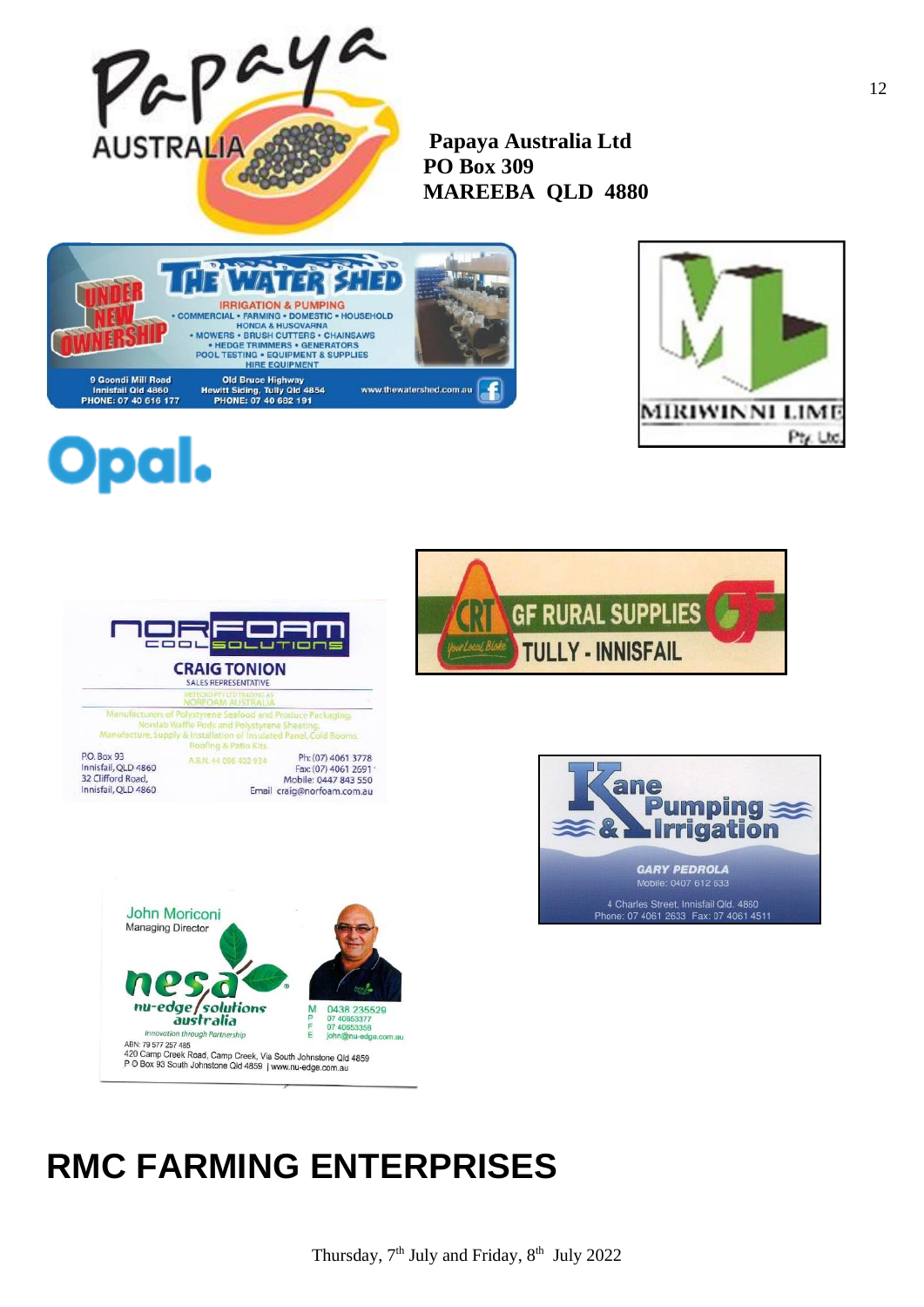



# **SHANE KNUTH MP**

# **INNISFAIL PAPAW/PAPAYA GROWERS ASSOCIATION**



Bunz! Outsourcing Services<br>ABN 99 007 286 133<br>42-44 Ponzo Street<br>Woree QLD 4868<br>Tel: +61 7 4040 9000<br>Kax: +61 7 4040 9000<br>Mob: 0418 685 072

Garry Rumler<br>Sales & Retail Manager garry.rumler@bunzl.com.au





141 Edith St, Innisfail

**SHA**



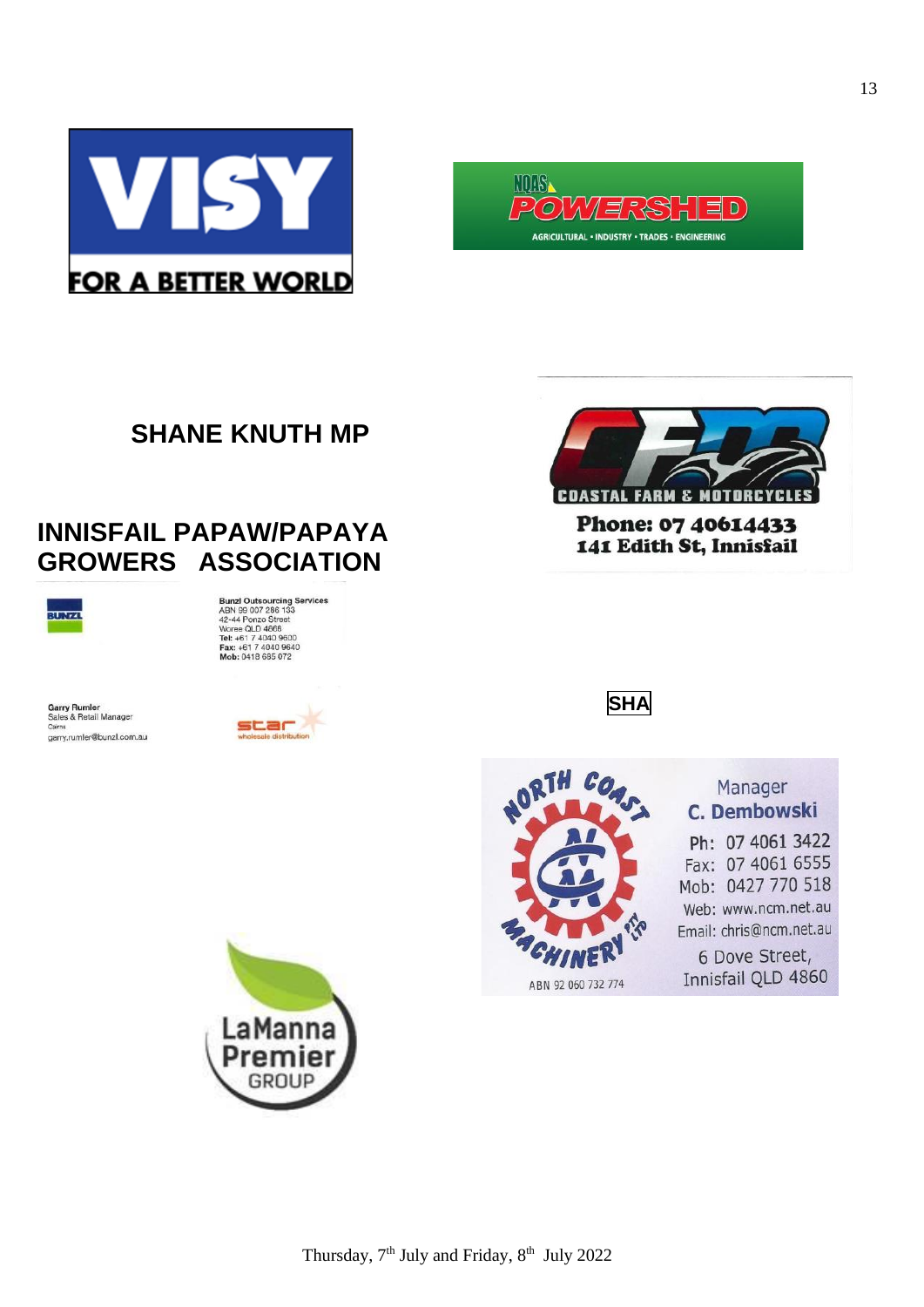# **GENERAL CONDITIONS FOR THIS SECTION**

This show is held under the Rules and Regulations of the Queensland Chamber of Agricultural Societies and the Innisfail and District Show Society Inc.

For particulars regarding Entry Fees, dates of closing of entries, dates and times for delivery of exhibits and special conditions relating to particular Sections, refer to the relevant Section notes in this Schedule. Intending exhibitors are advised to read the Schedule carefully and to be sure to enter exhibits into correct Classes.

#### **HOW TO ENTER EXHIBITS:**

Entries will not be accepted over the phone or after the closing date as shown in the various schedules. Entry Forms can be obtained from the Secretary (or as included in the Schedule) and the whole of the questions asked in them must be answered as correctly as possible. Entry forms must be signed by the Exhibitor (or authorised agent), and accompanied by the amount of entry fee necessary.

No free passes are available to exhibitors, unless otherwise stated.

#### **COLLECTION OF PRIZE MONEY:**

All prizes awarded at the Show shall be payable within 14 days. Prize money required to be collected from the Secretary's Office must be collected within one (1) week after the Show finishes, otherwise it will be forfeited to the Society.

#### **RULES FOR SHOW SOCIETIES, STEWARDS, JUDGES, EXHIBITORS AND COMPETITORS AT AGRICULTURAL SHOWS:**

This Show is conducted subject to the rules of the Queensland Chamber of Agricultural Societies, the constitution and rules of this Society and any regulation which appears within the Schedule for individual sections of this Show. Should there be any conflict between the rules of the Queensland Chamber of Agricultural Societies, the constitution and rules of this Society and the regulations appearing in any schedule, the constitution, rules and regulations appearing in the schedule of this

#### Society shall prevail. **Please visit www.queenslandshows.com.au to view the Queensland Chamber of Agricultural Societies rules and regulations.**

**All persons upon entering any class in this Schedule agree to indemnify the Innisfail & District Show Society Inc. against liability for any accident, damage, loss or illness to any Exhibit, Exhibitor or Competitor and agree that all Competitions are under the complete and total control of the Innisfail & District Show Society Inc; whose decision in all matters is final. THE INNISFAIL & DISTRICT SHOW SOCIETY INC.** 

a. will appoint a Chief Steward to each Section as its representative in all matters;

b. will appoint Judges whose decision is final; and

c. reserves the right to make any decisions, inclusions or changes to this Schedule including Conditions of Entry and Competition without further notice.

A Judge shall not have any information prior to or during judging at The Innisfail Show 2021 other than what is provided by the Innisfail & District Show Society Inc.

All electrical leads must be tagged in accordance with the relevant industrial regulations.

No glass is to be brought onto the Grounds.

All Veterinarian fees are the responsibility of the Owner of the animal. Innisfail Show will not take responsibility for any veterinarian fees.

#### **PRIZE MONEY**

Prize Money stated in the Schedule excludes GST.

GST will be added to the Prize Money for Exhibitors who are registered for GST purposes.

The Association will provide a "Recipient Created Tax Invoice" to Exhibitors who are registered for GST purposes.

No art union, raffle or game of chance will be allowed without the approval of the Committee.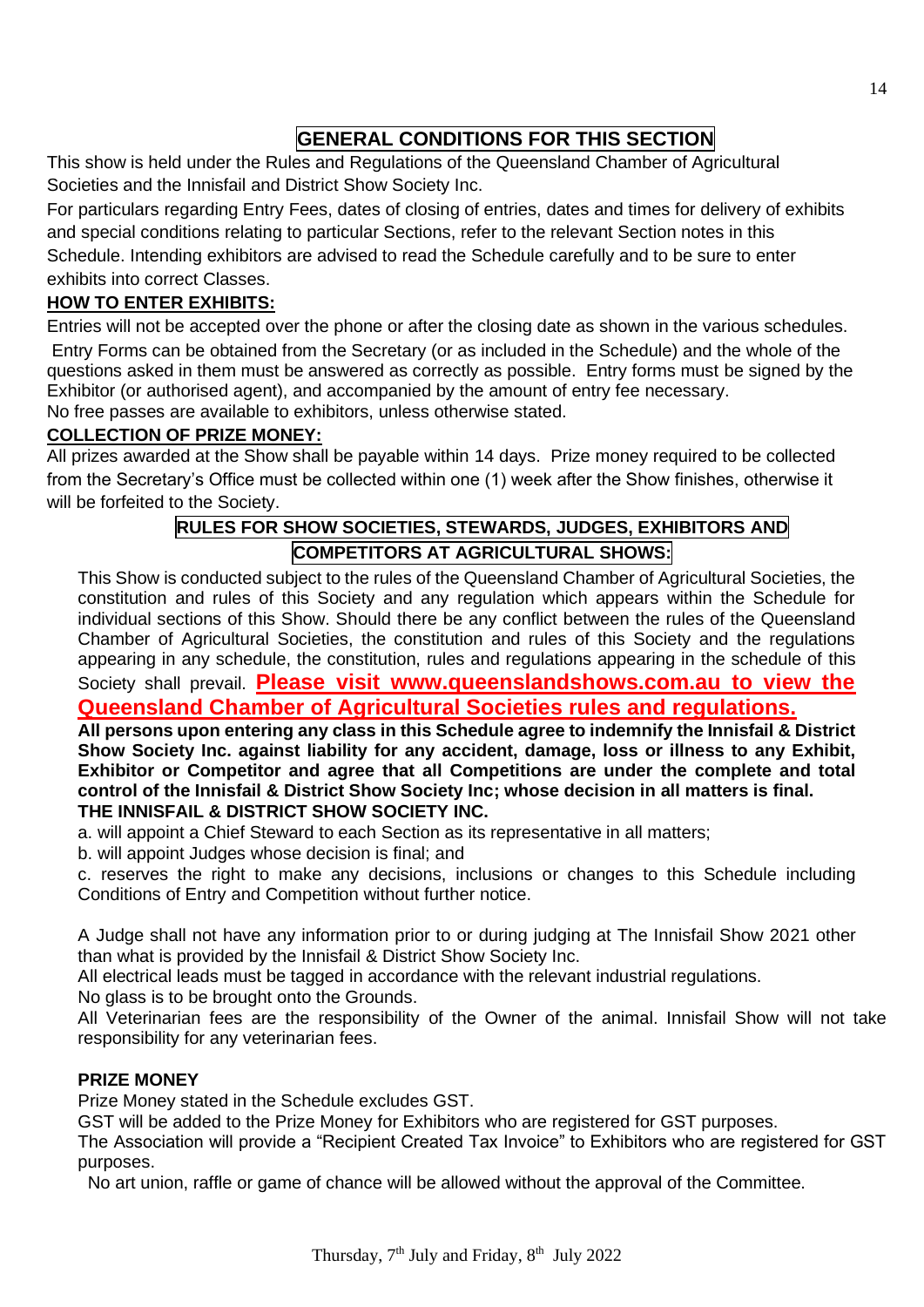# *General Information about the Innisfail & District Show:*

#### **Innisfail & District Show Society Admission Prices**:

▪ Family Pass \$40.00 (incl two adults Thursday and Friday, children **FREE** Thursday, and two children Friday plus Car Parking Pass) purchased at Show Office prior to Show

- Gate entry: \$17.00 per adult (16 yrs & over); Aged/Vet/Disabled Pensioners \$10.00 (i.d.
- required); \$8.00 per child (5-15yrs):children under 5 free
- Cars \$2.00

**Attractions and Exhibits:** Needlework, Domestic (Culinary), Photography, Art, Woodwork, Horticulture, Banana Exhibits, Banana Packing Competition, Papaw, Sugarcane, Horse & Ring, Cattle, Musicians, Animal enclosures.......and more

#### **Show Office Hours:**

**Tuesday 14th June to Friday 17th June 2022 – 10.00am-2.30pm Tuesday 21st June to Wednesday 6th July 2022 – 10.00am-5.00pm Saturday 9th July 2022 – 9.00am to 12.00pm\* Monday 11th July to Friday 15th July 2022 – 9.00am-3.00pm (Note: Show Office not opened weekends, unless stated)**

**Gates Open**: Thursday, 11.00am; Friday 9.00am

**Pavilion Hours:** Thursday, 7<sup>th</sup>July 11am-10pm (approx); Friday, 8<sup>th</sup> July 9am-10pm (approx)

**Transport: Buses FREE** Thursday, 7<sup>th</sup> July 5-10pm and Friday 8<sup>th</sup> July 3-10pm (King George Park →Central Arcade→KMart→Showgrounds, Half Hourly)

**Fireworks:** Approx. 8.30pm both Thursday and Friday nights

**Catering:** The Hall in the Russ Hinze Building has meals and a bar which is open to the public. There are also local organisations throughout the Showgrounds.

**Security:** Roaming Wednesday, 6<sup>th</sup> July 6.00pm to Saturday 9<sup>th</sup> July 8.00am

**Veterinary Surgeon on Call**: Topical Vet Services 4061 2900